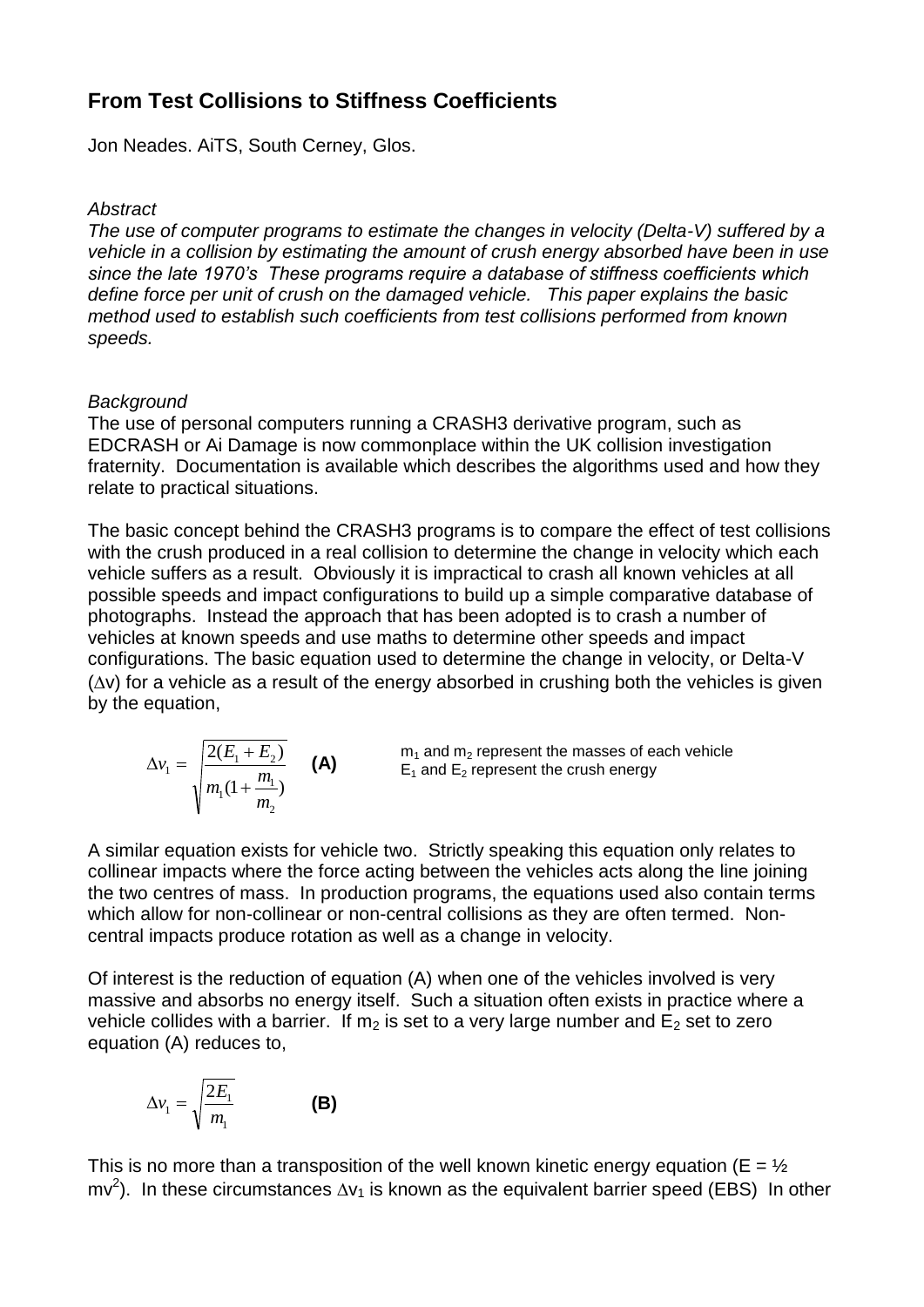words the initial speed at which all the kinetic energy is converted into crush energy. Although of more historical interest, this demonstrates that if the energy of collision can be estimated for an immovable barrier impact, then the initial speed of the vehicle involved can be determined.

In the CRASH3 derivative programs rather more can be achieved than just calculating the EBS for vehicles. Equation (A) shows that the change in velocity of a vehicle can be calculated, regardless of its actual speed provided that an estimate of the energy absorbed can be made. This is a vital point, as a perceived shortcoming of equation (A), is that only the change in velocity can be calculated. The actual speed of the vehicle is indeterminable given just this information.

Before any of these equations can be used, a reliable method of determining the amount of energy absorbed in crushing the vehicle must be established. A value for the energy absorbed in the collision by each vehicle can be calculated from the expression,

$$
E = L(AC + \frac{BC^2}{2} + G)(1 + \tan^2 \theta)
$$
 (C)

*A* and *B* are coefficients specified in the program  $G = A^2 / 2B$ *C* represents the crush depth *L* = width of crush  $\theta$  = force angle from perpendicular

The derivation of all these equations, including the more complete versions is explained elsewhere<sup>1</sup>. What this paper seeks to address is the basic process by which the A and B coefficients are determined and why those particular coefficients are regarded more useful than perhaps a more obvious solution.

## *Crash testing*

In its most primitive form, crash testing consists of propelling a vehicle head-on at a known speed into a solid barrier and measuring the residual crush as shown in Figure One. In practice there are a wide variety of impact configurations which are used.

Speeds at impact tend to be in the range 25 to 40 mph  $(40 - 65 \text{ km/h}^3)$  because statistically this is the speed band at which most injury accidents occur. In some tests, the impact is into another vehicle or perhaps a deformable barrier, such as with the NCAP testing at TRL. For simplicity, the approach adopted here is initially similar to that used by Jean<sup>2</sup> which only deals with a head-on impact into a solid immovable barrier.

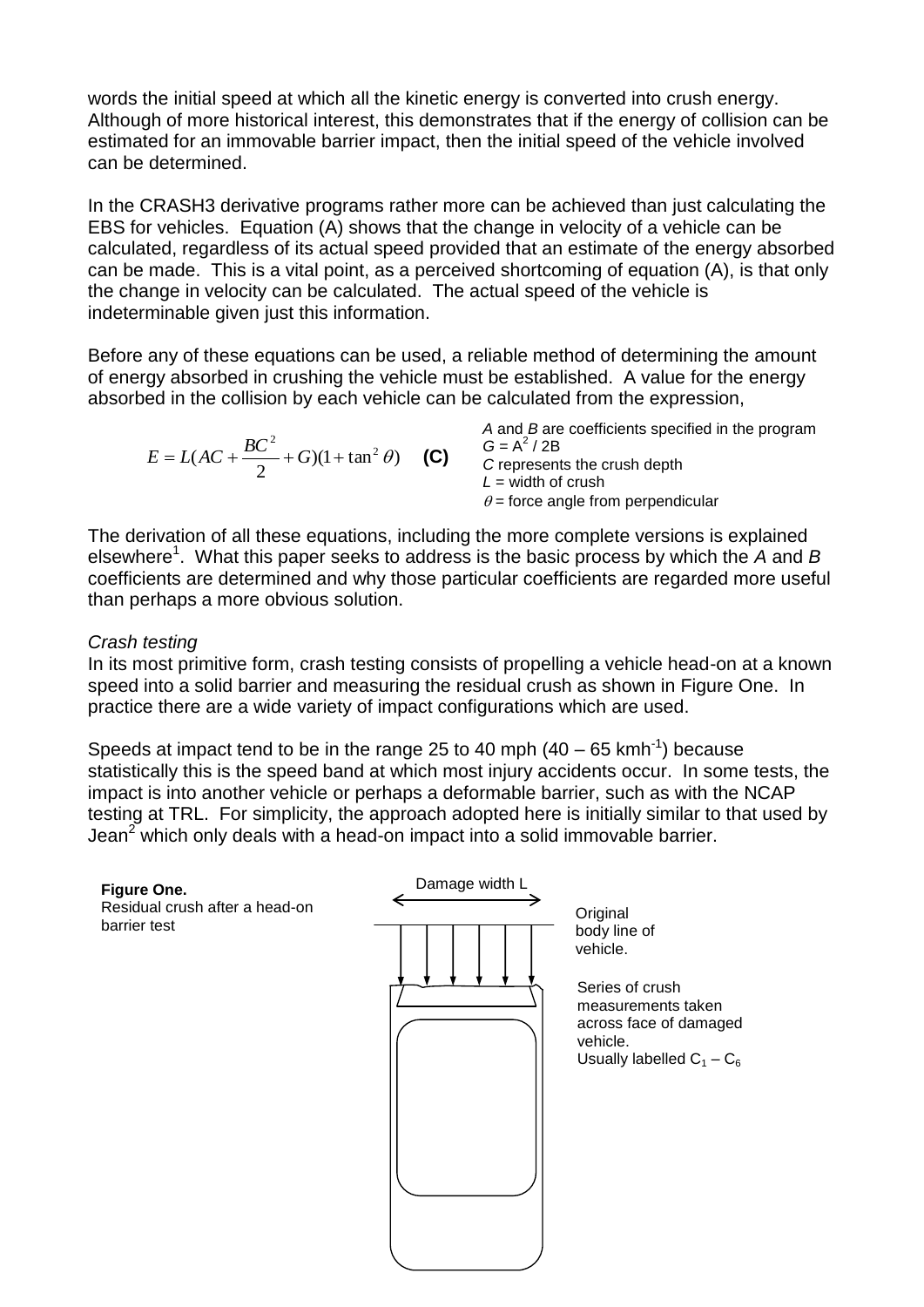Since the collision is head-on, a fairly uniform crush profile should be expected. The US National Highway Traffic Safety Administration (NHTSA) make available all their crash test results. These are available through the WWW and also through the Accident Reconstruction Journal which publishes the results on a fairly regular basis. To produce more realistic examples, a sample test will be used. The results are published in miles per hour, weight in pounds and crush in inches so these been converted into metric units for this paper. The March / April 1995 edition of ARJ lists a Volvo 850 which was tested during 1994.

| Vehicle                                                                       | <b>Mass</b> | Test Speed |  | u٥  |      |      |      | vκ |      |
|-------------------------------------------------------------------------------|-------------|------------|--|-----|------|------|------|----|------|
| Volvo 850                                                                     | 1442 ka     | 56.3 kmh   |  | 45. | 48.8 | 49.5 | 46.5 |    | 46.0 |
| Note: All crush measurements in centimetres. Width of front of vehicle 167 cm |             |            |  |     |      |      |      |    |      |

To simplify matters an average of all the crush measurements can be taken to produce just one value for crush against impact speed. In this example, the average crush was  $46.0$  cm for an impact speed of 56.3 kmh<sup>-1</sup>.

Due to the design of vehicles impacts at very low speeds tend not to produce any residual crush. Rather the vehicle bumpers absorb the energy of impact and rebound to their original shape. It is important to have some estimate of this threshold speed. In the absence of a large data set with which to use statistics to generate the threshold speed, the only alternative is to guess. For this Volvo 850 a reasonable threshold speed is probably about 5 mph  $(8 \text{ km/h}^1)$ 

## *Speed / damage graphs*

With the information acquired so far it is possible to produce a graph of speed against residual crush. This is shown in Figure Two.



Since this is a straight line graph, it is very easy to determine the equation of the line. With the data shown on the graph the equations in both sets of units become,

 $V_{cm/s}$  = 29.15 *C* + 223 and  $V_{km/h}$  = 1.05 *C* + 8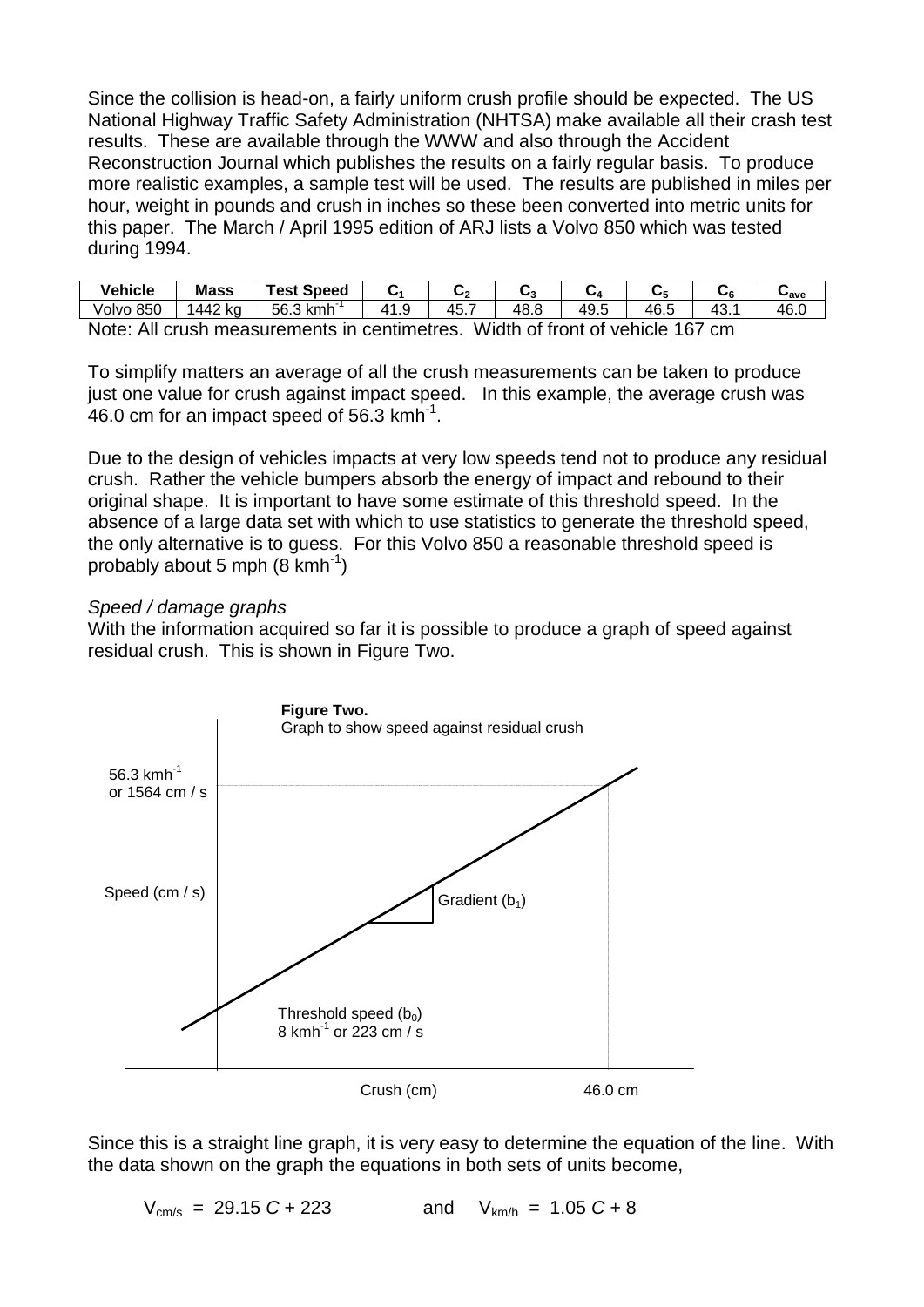These equations are useful in their own right as they form an alternative description of the EBS mentioned previously. For example, if a Volvo 850 is involved in a head-on accident with a barrier and that the average crush depth is measured at 35 cm, the equations show that the initial speed of the Volvo was almost  $45$  kmh<sup>-1</sup>. If the Volvo suffered the same damage due to a collision with another vehicle, it is not possible to calculate the initial speed. We cannot even find the change in velocity of the Volvo, since nothing is known about the energy absorbed by the other vehicle. What can be calculated however is the amount of energy absorbed by the Volvo due to the collision.

By deriving similar speed / damage equations for the second vehicle as well, the energy absorbed by this vehicle could also be determined. With knowledge of the masses of the vehicles the standard Delta-V equation, (A) can then be used to find the respective changes in velocity.

## *Force / crush graphs*

Rather than go through this process for every collision to work out the energy absorbed, a more user friendly solution would be to derive a graph that showed energy against crush directly. In reality a graph of force against crush turns out to be even more useful.

The net effect of what we are trying to achieve is to convert the vertical (speed) axis of the graph in Figure Two into a force. Since force is a vector quantity we should really consider the speed to be a velocity by defining a direction. As a first stage we need to find a relationship between velocity and force. To do this consider the relationship both these quantities have with acceleration. Using calculus notation we can define acceleration in several standard ways,

$$
a = \frac{dv}{dt} = \frac{d^2x}{dt^2} = v\frac{dv}{dx}
$$
  
v = velocity  
x = displacement  
t = time

The third variation is the most appropriate version for this purpose. The velocity is already defined and the expression dv/dt can be read as the rate of change of velocity with distance. This is exactly what the gradient  $(b_1)$  of our graph represents – the variation of velocity with crush distance. So we can rewrite the equation to give,

$$
a = v \frac{dv}{dx} = v \times b_1
$$

An expression for the velocity (v) already exists and is the equation of the graph in Figure Two which in generalised terms is given by,

$$
v = b_0 + b_1 C
$$

Substituting for v gives,

$$
a = (b_0 + b_1 C)b_1 = b_0 b_1 + b_1^2 C
$$

From Newton's Second Law and substituting for acceleration we obtain,

$$
F = m(b_0b_1 + b_1^2C)
$$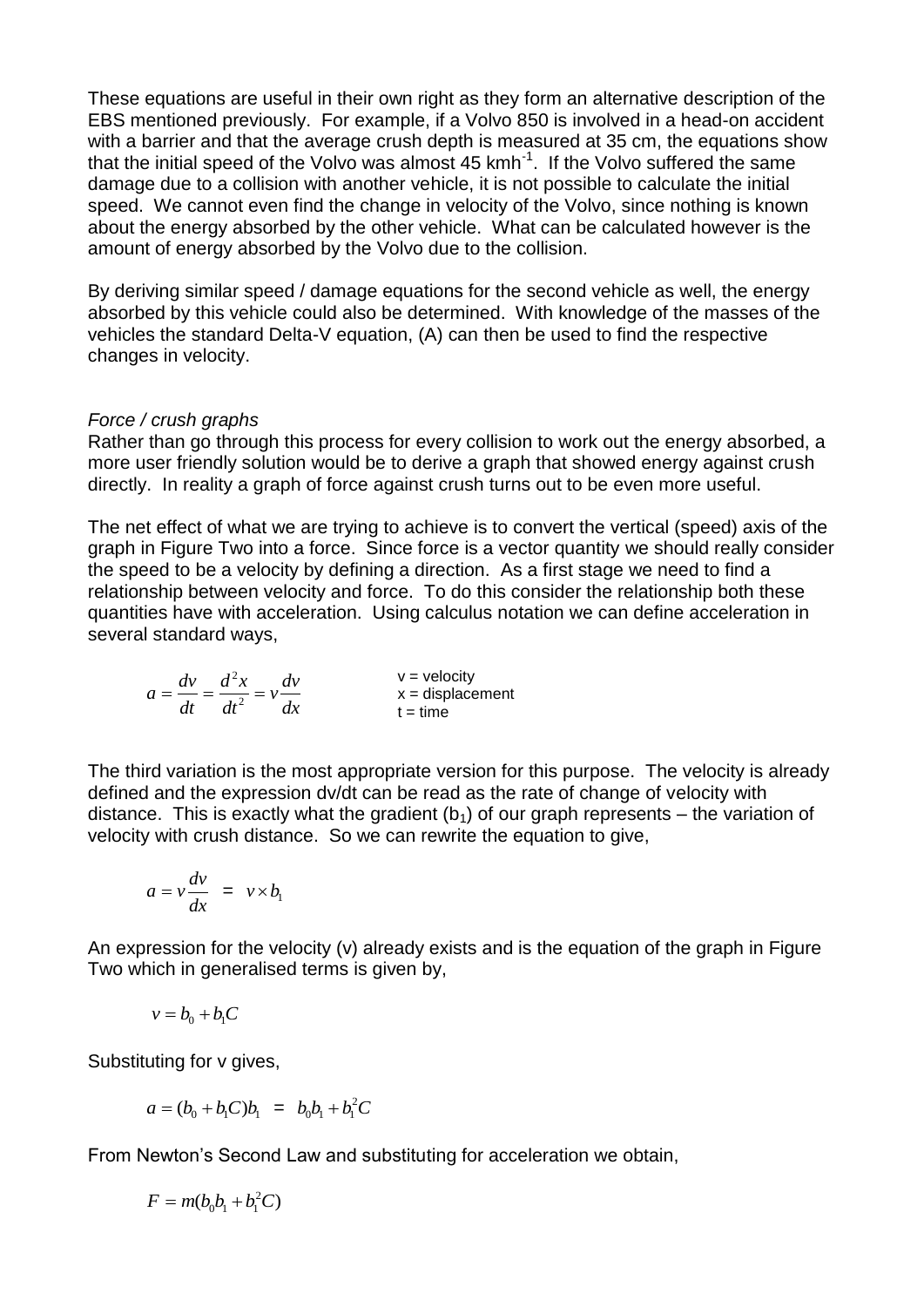This only gives the total force if the whole of the front of the vehicle is deformed. It is more useful if we divide the above equation by the length of the damaged area L to give an expression for the amount of force per unit width of damage. If we do this and multiply out the brackets we obtain,

$$
F = \frac{m}{L}b_0b_1 + \frac{m}{L}b_1^2C
$$
 (D)

Our two coefficients, A and B, can now be defined as,

$$
A = \frac{m}{L} b_0 b_1 \qquad B = \frac{m}{L} b_1^2
$$

Substituting in equation D gives an expression for the force per unit crush of,

$$
F = A + BC
$$
 (E)

This enables us to draw our desired graph with the additional benefit that equation (E) is the equation of the line. This graph is shown in Figure Three. Before drawing the graph it is worth considering the fact that we really need the energy absorbed by the force *F* acting through the distance *C.* This is given by the area under the graph since the definition of energy is of a force acting through a distance to produce a displacement. In the notation used here this becomes,  $E = FC$  With suitable annotation to show the three areas which are under the graph the graph become,



By summing the three parts shown in Figure Three, the total area under the graph and therefore the energy per unit width can be found as,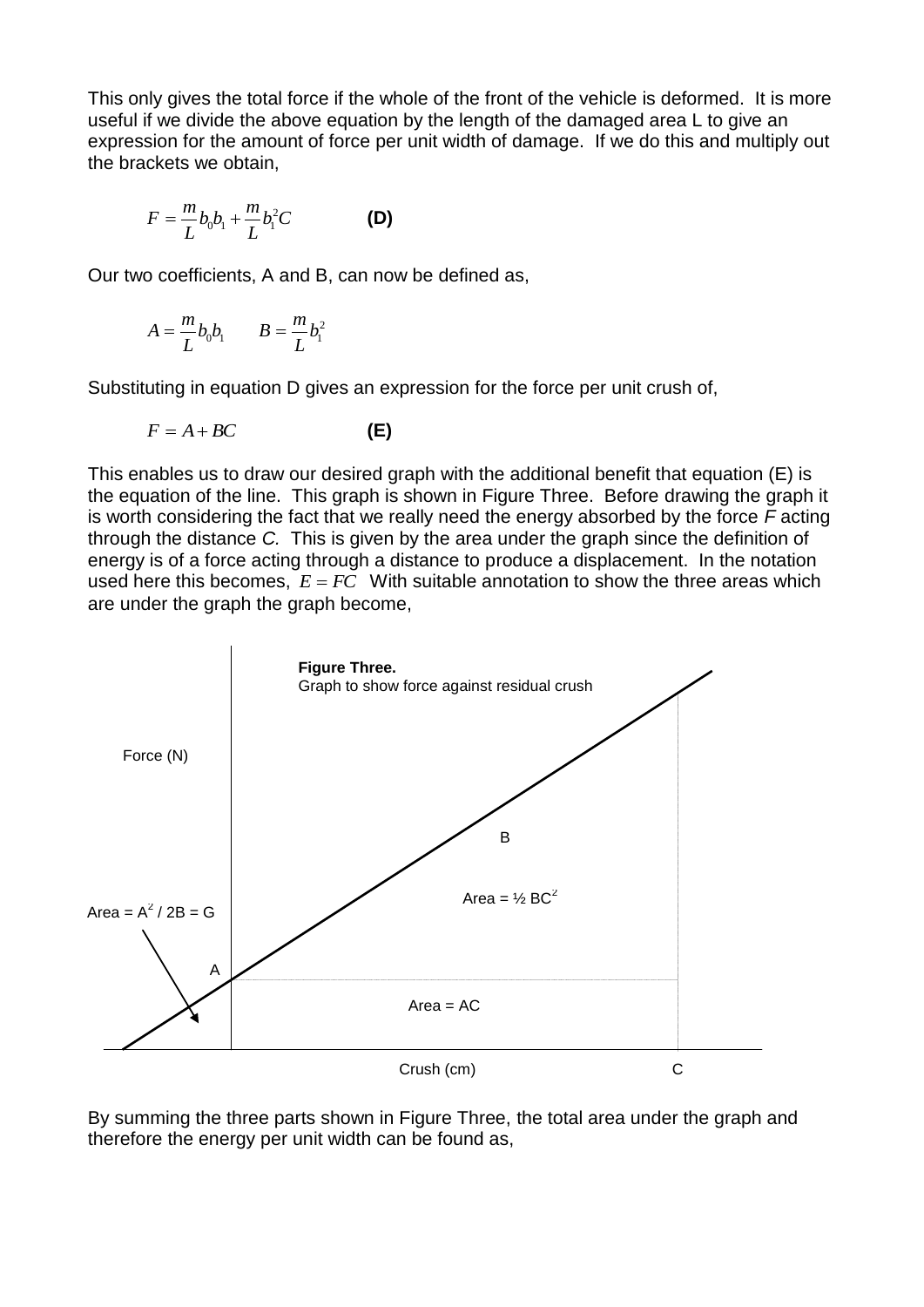$$
E = AC + \frac{BC^2}{2} + \frac{A^2}{2B}
$$

The total energy is therefore this expression multiplied by the total width of the damage giving,

$$
E = L(AC + \frac{BC^2}{2} + \frac{A^2}{2B})
$$
 (C)

This is of course equation (C) as stated above without the additional term to allow for angled impacts. We can use this equation directly in calculations provided the crush damage is of constant depth, so that C is therefore a constant over the whole damage depth. Unfortunately this sort of damage is rarely seen in practice, so yet more modification is needed before we have an equation which can be used in all situations.

Another way of visualising the amount of crush caused to a vehicle is to consider a vehicle as consisting of a number of deformable springs. A force applied to these springs compresses them and due to the compression energy is absorbed. This also helps with considering the real nature of the A and B coefficients derived earlier. Figure Four shows one side of a vehicle as a series of these springs.





The stiffness of the springs is used in the programs as the *B* coefficient, a high stiffness implies that more force is required to compress them. Note also that the springs project beyond the outside of the vehicle. This highlights the fact that a certain amount of force is required before permanent deformation results. In equations (A) and (C) this is represented by the *A* coefficient.

By taking this analogy one stage further, a physical meaning of the *G* coefficient can also be derived. Since a force is required to compress the springs through a distance, work is performed and therefore energy expended, as discussed earlier. The energy absorbed in crushing the springs just to the outside edge of the vehicle results in no deformation. If permanent deformation is caused, then this 'pre-crush' energy must have already been expended. For a particular set of coefficients this is a constant and is given by the *G* coefficient in the equations.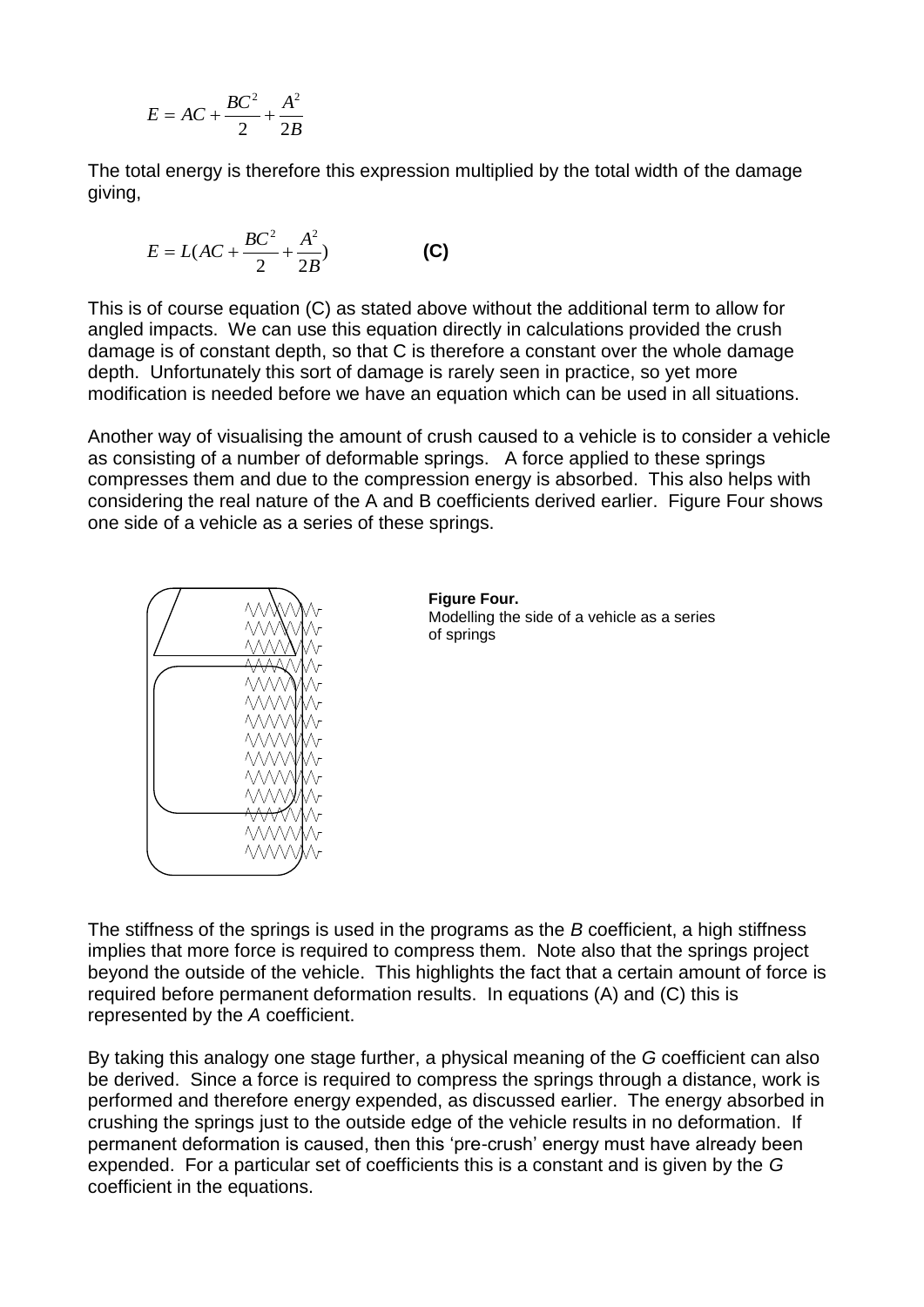#### *Individual crush zones*

All damage profiles can be represented by a series of crush zones. For simplicity we show in Figure Five just one crush zone flanked by dotted lines indicating adjacent zones. The zone can be defined with two crush measurements, *C<sup>1</sup>* and *C<sup>2</sup>* and the width of the zone *L*. Without deriving the equation, which requires more advanced maths, we shall simply state the energy equation which represents the amount of damage absorbed by an individual crush zone.



Each crush zone is a quadrilateral and these can be considered as consisting of a rectangle and triangle. With this information the total area of a quadrilateral can be determined as,

$$
area = \frac{L}{2}(C_1 + C_2)
$$

The centre of mass of the quadrilateral is a little more difficult to derive but again a consideration of the separate triangle and rectangle which make up a quadrilateral help. The position of the centre of mass is given by the equation,

$$
\overline{x} = \frac{C_1^2 + C_1 C_2 + C_2^2}{3(C_1 + C_2)}
$$

Once the area and position of the centre of mass have been determined, the energy absorbed can be calculated by substituting these into equation (F). The techniques described here for calculating the energy represented by one crush zone can be applied to any number of zones although it does get a bit tedious. Once this is done however the total energy absorbed by the damage profile is found as the sum of all the individual energies from each of the crush zones.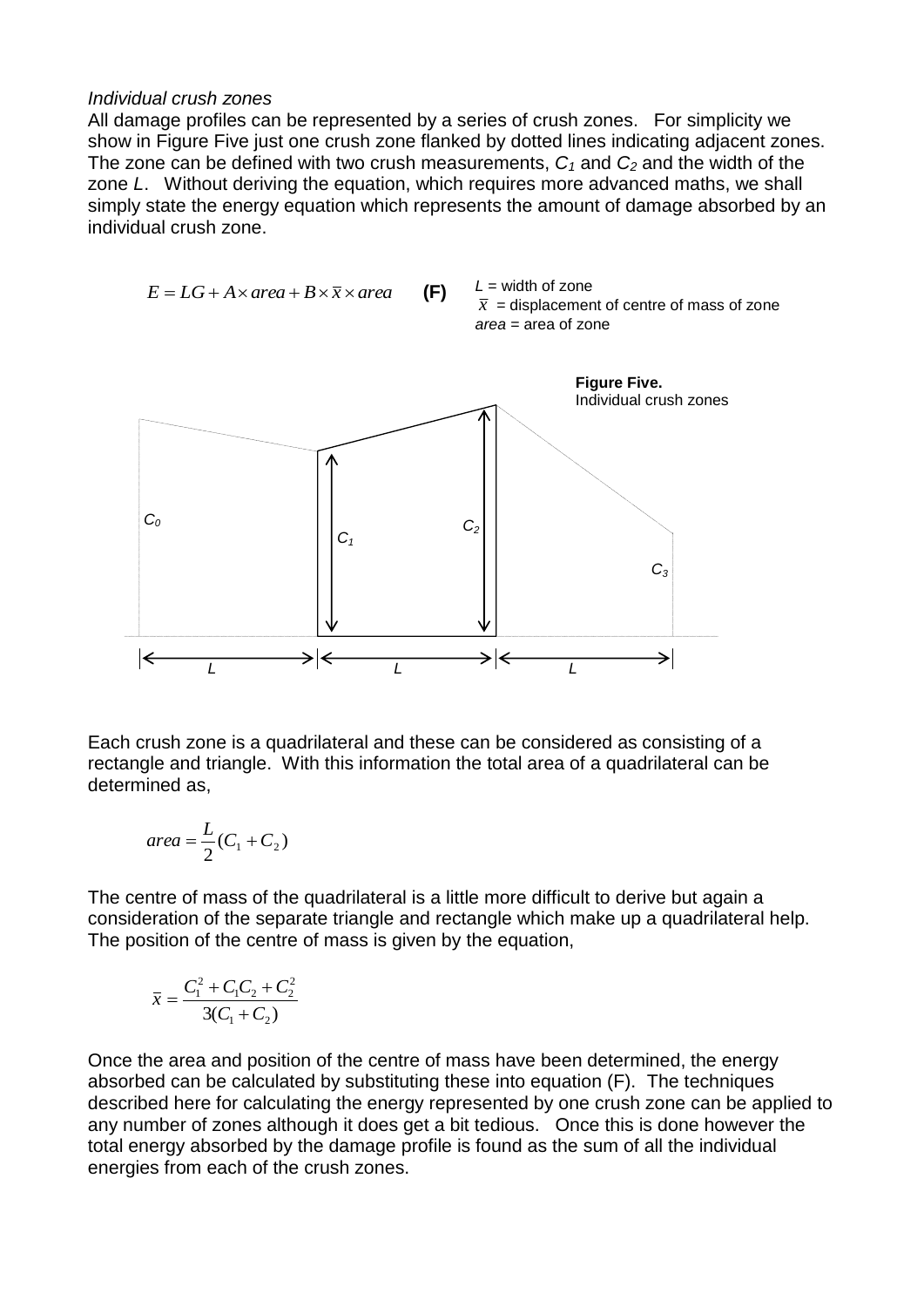## *Example calculations*

As an example we can take a head-on barrier collision, involving the Volvo 850 which results in conveniently shaped damage as shown in Figure Six.



**Figure Six.**

Crush damage caused to Volvo 850.

 $C_1$  = 35 cm<br>  $C_2$  = 48 cm  $C_2$  = 48 cm<br> $I = 70$  cm  $= 70$  cm

The data obtained and the results of the various calculations are listed in the table below.

| Data for Volvo 850 test vehicle                           |                                  |                                                               |  |  |  |  |  |
|-----------------------------------------------------------|----------------------------------|---------------------------------------------------------------|--|--|--|--|--|
|                                                           | Value                            | <b>How obtained</b>                                           |  |  |  |  |  |
| Mass                                                      | $\sqrt{442}$ kg<br>(14.42 Ns/cm) | Measured                                                      |  |  |  |  |  |
| Width of front                                            | 167 cm                           | Measured                                                      |  |  |  |  |  |
| Threshold speed $(b_0)$                                   | 223 cm / s                       | Estimated                                                     |  |  |  |  |  |
| Gradient of speed / damage<br>graph $(b_1)$               | $29.15 s^{-1}$                   | $b_1 = \frac{V_{Test} - b_0}{C_{ave}}$                        |  |  |  |  |  |
| A coefficient                                             | 561 N / cm                       | $A = \frac{m}{L} b_0 b_1$                                     |  |  |  |  |  |
| <b>B</b> coefficient                                      | 73.4 N / $cm2$                   |                                                               |  |  |  |  |  |
| G coefficient                                             | 2144 N                           | $B = \frac{m}{L}b_1^2$<br>$G = \frac{A^2}{2B}$                |  |  |  |  |  |
| Data for collision vehicle                                |                                  |                                                               |  |  |  |  |  |
| Mass                                                      | 1200 kg                          | Measured                                                      |  |  |  |  |  |
| $C_1$                                                     | 35 cm                            | Measured                                                      |  |  |  |  |  |
| C <sub>2</sub>                                            | 48 cm                            | Measured                                                      |  |  |  |  |  |
| dL                                                        | 70 cm                            | Measured                                                      |  |  |  |  |  |
| Area                                                      | 2905 cm <sup>2</sup>             | $area = \frac{dL}{2}(C_1 + C_2)$                              |  |  |  |  |  |
| Position of centre of mass<br>(Longitudinal Displacement) | 21 cm                            | $\overline{x} = \frac{C_1^2 + C_1C_2 + C_2^2}{3(C_1 + C_2)}$  |  |  |  |  |  |
| Energy absorbed                                           | ** 61096 joules                  | $E = dLG + A \times area + B \times \overline{x} \times area$ |  |  |  |  |  |

<sup>\*</sup> Since we are using centimetres, the appropriate unit of mass in these calculations is not measured in kilogrammes (which can be expressed as Ns/m) but in Ns/cm.

<sup>\*\*</sup> Due to measurements in centimetres, we need to divide the values obtained by 100 to convert to the SI units of joules.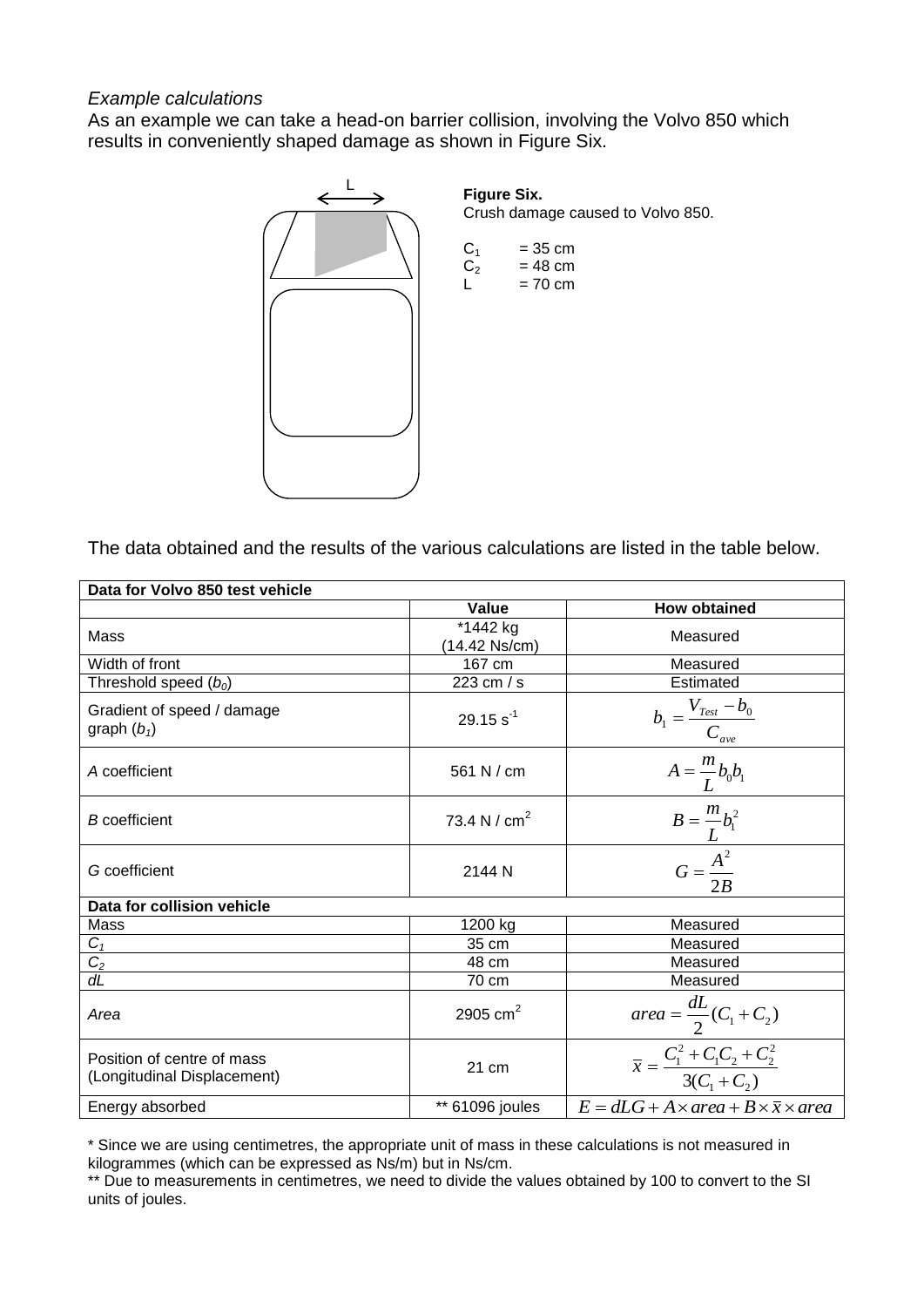Note that equation (F) does not have any term involving the mass of the test vehicle. This is effectively eliminated from the energy calculation by the way that the *A* and *B* coefficients are calculated. We can and should therefore use the actual mass of the vehicles involved in the collision in the Delta-V equations.

We now have a value for the energy absorbed in the collision. It is a simple matter to insert the known values into equation (B) to obtain,

$$
\Delta v = \sqrt{\frac{2 \times 61096}{1200}} = 10 \text{ ms}^{-1} \text{ (36 kmh}^1\text{)}
$$

Let us now assume that the Volvo (vehicle one) is in collision with a Ford Escort (vehicle two) which has a mass of 1050 kg. The same pattern of damage emerges on the Volvo and similar calculations for the Escort reveal that the absorbed energy amounts to 84000 J. Note that there is no physical reason why the energy absorbed by each of the vehicles should be the same. By Newton's Third Law, the force acting between the two vehicles should be similar, but the energy is not so constrained.

The standard Delta-V equation (A) can be used to determine the change in velocity of the Volvo and the corresponding equation used for the Escort. This gives,

$$
\Delta v_1 = \sqrt{\frac{2(61096 + 84000)}{1200(1 + \frac{1200}{1050})}} = 10.62 \text{ ms}^{-1}
$$

$$
\Delta v_2 = \sqrt{\frac{2(61096 + 84000)}{1050(1 + \frac{1050}{1200})}} = 12.14 \text{ ms}^{-1}
$$

Of necessity these examples are fairly simplistic, but should serve to illustrate that it is possible to perform simple crush analyses using no more than a calculator. Other complications, such as energy magnification due to angled impacts, the effects of noncentral impacts, or multiple crush zones have been ignored.

## *Problems with crash testing*

Recent research by Neptune<sup>3</sup> suggests that some of the published crash test data may contain incomplete data. The cause of the problem is that some, more modern, vehicles are fitted with bumpers constructed of a rubber based material. Due to their construction the bumpers may rebound after impact to their original shape but importantly the underlying structure of the vehicle remains crushed.

This has been referred to as the 'air-gap' problem as the bumper creates a gap between the rebounded frontal face of the vehicle and the distorted vehicle behind.

The correct method for measuring crushed vehicles should involve measuring by pushing the rubber bumper inwards until the solid crushed structure is reached. Neptune reports that some of the crash testing facilities are allowing for the air-gap in this way, but that others may not.